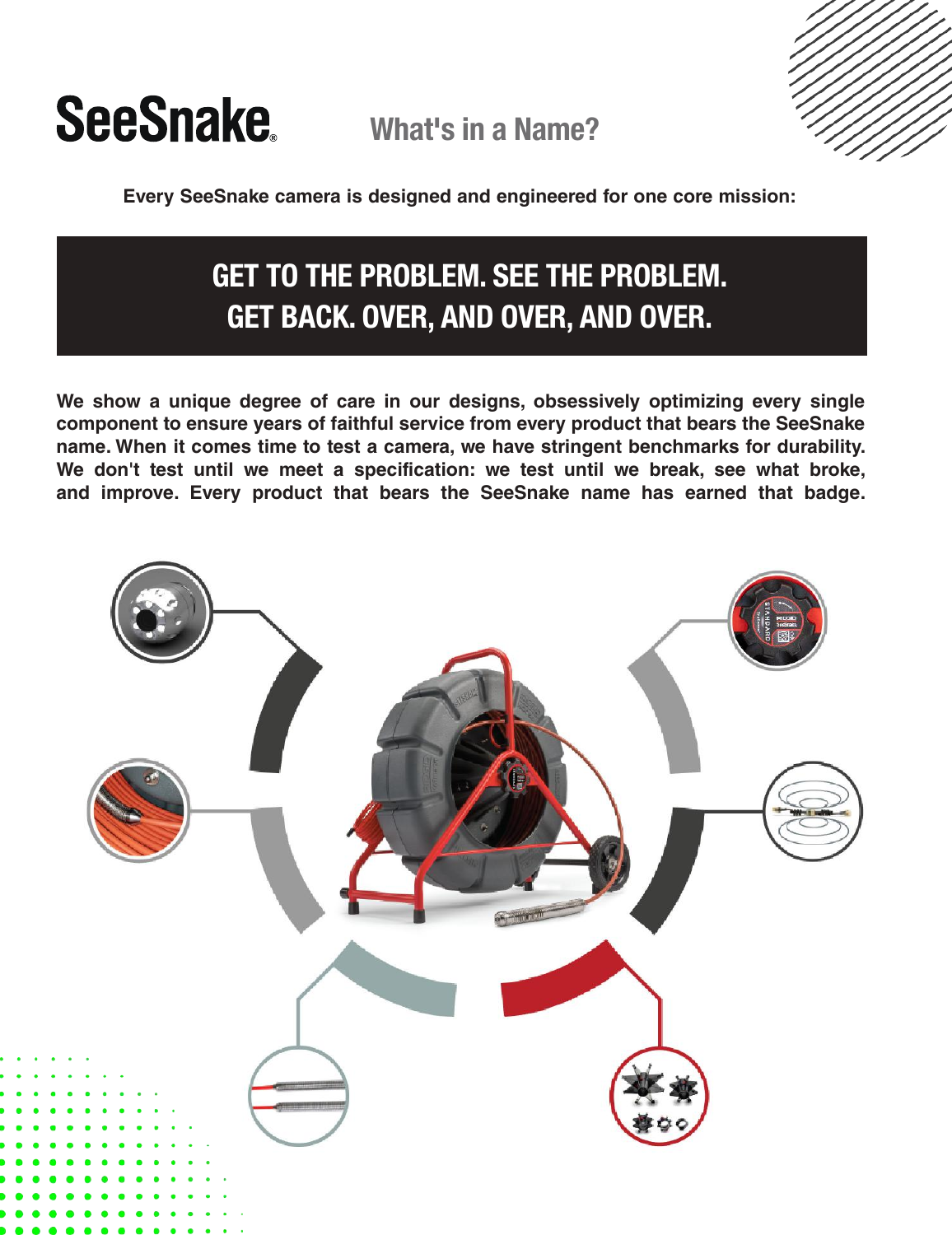#### CAMERA HEAD



We made the shortest cameras in the industry because shorter cameras turn corners better. We have also engineered a custom lens design, optimized for in-pipe applications.

SeeSnake cameras scale light output in proportion to the temperature of the camera. If the camera ends up submerged in a line, its ability to dissipate heat is increased, and the LEDs automatically scale up with no user input. This ensures you get the best in-pipe imagery in the industry.



#### PUSH CABLE

We have developed a number of systems with varied push cable designs to meet your varied needs.

The push cable is the primary means of advancing the camera downline. It must be flexible and resilient, while having the stiffness to move the camera forward. It must bend, but it must return to its shape. It must remain a suitable signal path for line tracing. Subtle changes in rod and cable diameter produce dramatic changes in stiffness.



# LEADER SPRING

The Leader Spring helps to guide the camera around corners by managing the stiffness transition between the push cable, which bends, and the camera itself, which does not.



# PIPE GUIDES

Pipe guides attach over the camera's head and onto the spring assembly. They center the camera in the pipe, channel muck, and keep the front end of the camera more clean. In many cases they can make it easier to go around a corner.



# **SONDE**

The sonde lets users pinpoint the location of a camera in a line from above ground. There are two type of sondes that your SeeSnake system may be equipped with. The FleXmitter is the most powerful sonde. The in camera sonde is availble in lower cost systems.



# CABLE BRAKE

In the SeeSnake Standard and Mini reels, the included cable brake can be adjusted to allow the push cable to pay out faster or slower depending on the application.